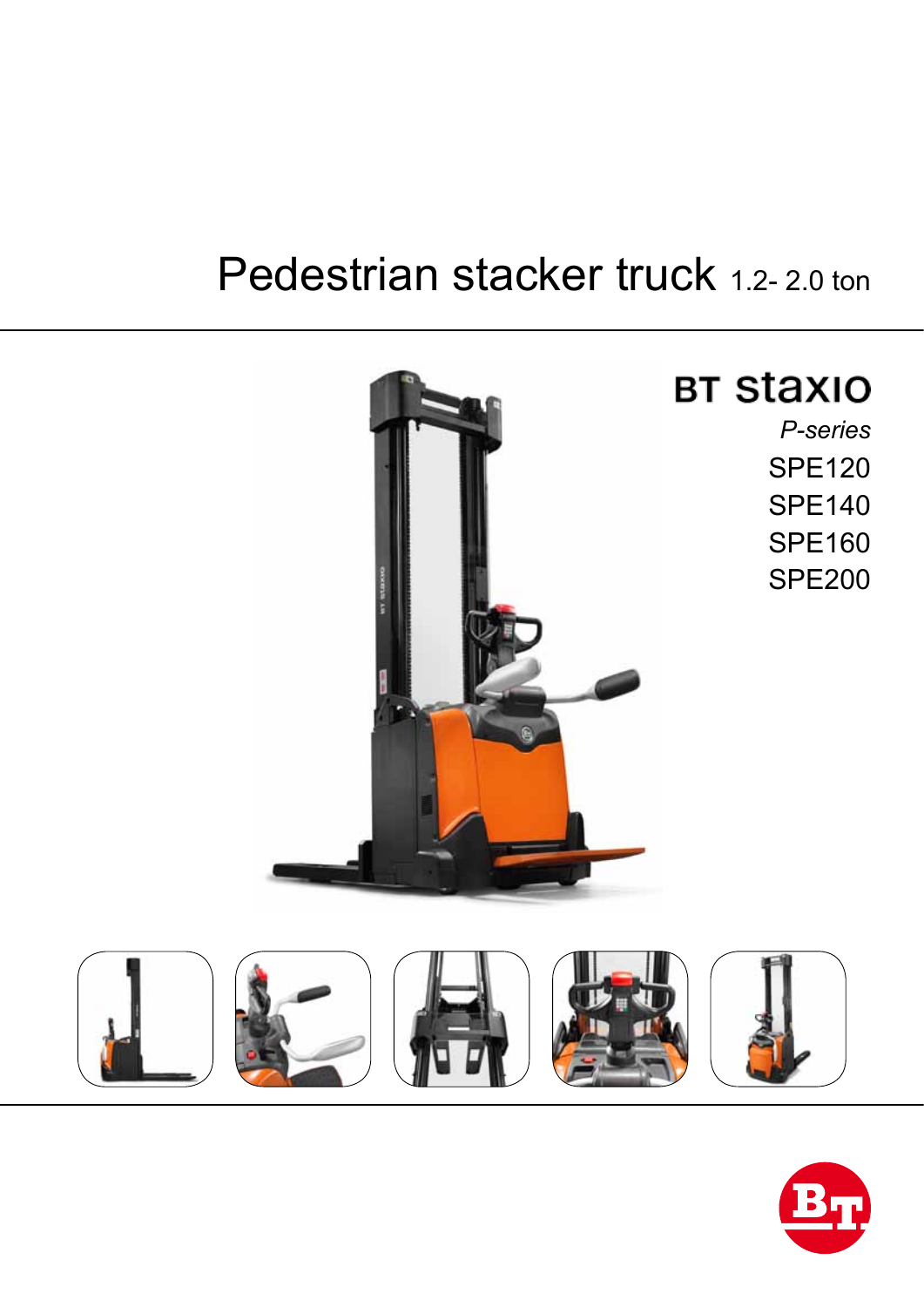### **Pedestrian stacker**

| <b>Specifications</b> |      |                                                             |                                |              | <b>SPE120</b>            | <b>SPE140</b>       | <b>SPE160</b>                  | <b>SPE200</b>            |
|-----------------------|------|-------------------------------------------------------------|--------------------------------|--------------|--------------------------|---------------------|--------------------------------|--------------------------|
|                       | 1.1  | Manufacturer                                                |                                |              | <b>BT</b>                | <b>BT</b>           | BT                             | <b>BT</b>                |
|                       | 1.2  | Model                                                       |                                |              | <b>SPE120</b>            | <b>SPE140</b>       | <b>SPE160</b>                  | <b>SPE200</b>            |
|                       | 1.3  | Drive                                                       |                                |              | Electric                 | Electric            | Electric                       | Electric                 |
| Identification        | 1.4  | Operator type                                               |                                |              | Stand on/pedestrian      | Stand on/pedestrian | Stand on/pedestrian            | Stand on/pedestrian      |
|                       | 1.5  | Load capacity/rated load                                    | Q                              |              | 1200                     | 1400                | 1600                           | 2000                     |
|                       |      |                                                             |                                | kg           |                          |                     |                                |                          |
|                       | 1.6  | Load center                                                 | $\mathsf{c}$                   | mm           | 600                      | 600                 | 600                            | 600                      |
|                       | 1.8  | Load distance, centre of support arm wheel to face of forks | X                              | mm           | 683                      | 649                 | 649                            | 638                      |
|                       | 1.9  | Wheelbase                                                   | $\mathsf{V}$                   | mm           | 1355                     | 1355                | 1355                           | 1355                     |
|                       | 2.1  | Service weight incl. battery                                |                                | kg           | 1349                     | 1489                | 1489                           | 1691                     |
| Weight                | 2.2  | Axle load, with load, drive/castor/fork wheel               |                                | kg           | 340/577/432              | 820/214/1855        | 870/172/2047                   | 600/559/2532             |
|                       | 2.3  | Axle load, without load, drive/castor/fork wheel            |                                | kg           | 480/510/559              | 510/474/505         | 510/474/505                    | 350/752/589              |
|                       | 3.1  | Drive/castor/fork wheel                                     |                                |              |                          |                     | Friction/Vulkollan®/Vulkollan® |                          |
| Wheels                | 3.2  | Wheel size, front                                           |                                | mm           | Ø 230                    | Ø 230               | Ø 230                          | Ø 230                    |
|                       | 3.3  | Wheel size, rear                                            |                                | mm           | Ø 85                     | Ø 85                | Ø 85                           | Ø 85                     |
|                       | 3.4  | Additional wheel size                                       |                                | mm           | Ø 125                    | Ø 125               | Ø 125                          | Ø 125                    |
|                       | 3.5  | Wheels, number front/rear (x=driven wheels)                 |                                |              | $1x + 2/2$ or 4          | $1x + 2/2$ or 4     | $1x + 2/2$ or 4                | $1x + 2/2$ or 4          |
|                       | 3.6  |                                                             |                                |              | 585                      | 585                 | 585                            | 585                      |
|                       |      | Track width, front                                          | $\mathbf{b}_{10}$              | mm           |                          |                     |                                |                          |
|                       | 3.7  | Track width, rear                                           | b,                             | mm           | 390                      | 390                 | 390                            | 390                      |
|                       | 4.2  | Height, mast lowered                                        | h,                             | mm           | 1995                     | 1946                | 1946                           | 1946                     |
|                       | 4.3  | Free lift                                                   | $h_{\scriptscriptstyle 2}$     | mm           | 1556                     | 1666                | 1666                           | 1566                     |
|                       | 4.4  | Lift                                                        | h,                             | mm           | 4060                     | 4060                | 4060                           | 3960                     |
|                       |      | Lift height                                                 | $h_{23}$                       | mm           | 4150                     | 4150                | 4150                           | 4050                     |
|                       | 4.5  | Height, mast extended                                       | $h_a$                          | mm           | 4657                     | 5056                | 5056                           | 5056                     |
|                       | 4.8  | Stand height                                                | h,                             | mm           | 190                      | 190                 | 190                            | 190                      |
|                       | 4.9  | Height of tiller in drive position, min./max.               |                                |              |                          |                     |                                |                          |
|                       |      | highest setting                                             | $h_{14}$                       | mm           | 1201/1413                | 1201/1413           | 1201/1413                      | 1201/1413                |
|                       |      | lowest setting                                              | $\mathsf{h}_{_{14}}$           | mm           | 1101/1313                | 1101/1313           | 1101/1313                      | 1101/1313                |
|                       | 4.15 | Height, fork lowered                                        | $h_{13}$                       | mm           | 90                       | 90                  | 90                             | 90                       |
|                       | 4.19 | Overall length                                              |                                |              |                          |                     |                                |                          |
|                       |      |                                                             |                                |              |                          |                     |                                |                          |
|                       |      | platform up                                                 |                                | mm           | 2037                     | 2101                | 2101                           | 2113                     |
|                       |      | platform down                                               |                                | mm           | 2489                     | 2563                | 2563                           | 2574                     |
|                       | 4.20 | Length to face of forks                                     |                                |              |                          |                     |                                |                          |
|                       |      | platform up                                                 | $\mathsf{I}_2$                 | mm           | 887                      | 951                 | 951                            | 963                      |
| <b>Dimensions</b>     |      | platform down                                               | $\mathsf{I}_{2}$               | mm           | 1339                     | 1413                | 1413                           | 1424                     |
|                       | 4.21 | Overall width                                               | b <sub>1</sub> /b <sub>2</sub> | mm           | $790/-$                  | 790/-               | $790/-$                        | $790/-$                  |
|                       | 4.22 | Fork dimensions                                             | s/e/l                          | mm           | 70/180/1150              | 70/180/1150         | 70/180/1150                    | 70/185/1150              |
|                       | 4.25 | Width over forks                                            | b <sub>5</sub>                 | mm           | 570                      | 570                 | 570                            | 575                      |
|                       | 4.32 | Ground clearance, center of wheelbase                       | m <sub>2</sub>                 | mm           | 27,5                     | 27,5                | 27,5                           | 27,5                     |
|                       | 4.33 | Aisle width for pallets 1000 × 1200 crossways               |                                |              |                          |                     |                                |                          |
|                       |      | platform up                                                 | A <sub>st</sub>                | mm           | 2541                     | 2563                | 2563                           | 2570                     |
|                       |      | platform down                                               | $A_{st}$                       | mm           | 2990                     | 3012                | 3012                           | 3019                     |
|                       | 4.34 | Aisle width for pallets $800 \times 1200$ lengthways        |                                |              |                          |                     |                                |                          |
|                       |      | platform up                                                 | $A_{st}$                       | mm           | 2435                     | 2462                | 2462                           | 2471                     |
|                       |      | platform down                                               | $A_{\rm c}$                    | mm           | 2884                     | 2911                | 2911                           | 2920                     |
|                       | 4.35 | Turning radius                                              |                                |              |                          |                     |                                |                          |
|                       |      | platform up                                                 | W.                             | mm           | 1581                     | 1581                | 1581                           | 1581                     |
|                       |      |                                                             | W                              |              |                          |                     |                                |                          |
|                       | 5.1  | platform down<br>Travel speed, with/without load            |                                | mm           | 2030                     | 2030                | 2030                           | 2030                     |
|                       |      | 6 km/h version                                              |                                |              |                          | 6,0/6,0             |                                |                          |
|                       |      |                                                             |                                | km/h         | 6,0/6,0                  |                     | 6,0/6,0                        | 6,0/6,0                  |
|                       |      | 8 km/h version                                              |                                | km/h         | 7,5/8,0                  | 7,5/8,0             | 7,5/8,0                        | -                        |
|                       |      | 10 km/h version                                             |                                | km/h         |                          | 9.0/10.0            | 9,0/10,0                       | $\overline{\phantom{0}}$ |
|                       | 5.2  | Lift speed, with/without load                               |                                | m/s          | 0,20/0,36                | 0,17/0,33           | 0,15/0,31                      | 0,13/0,24                |
| Performance data      | 5.3  | Lowering speed, with/without load                           |                                | m/s          | 0,45/0,45                | 0,45/0,45           | 0,45/0,45                      | 0,38/0,45                |
|                       | 5.8  | Max. gradeability, with/without load 1)                     |                                | %            | 8/12                     | 8/12                | 8/12                           | 8/12                     |
|                       | 5.9  | Acceleration time (over 10 m)                               |                                | $\mathsf{s}$ | 5,2                      | 5,3                 | 5,5                            | 6,6                      |
|                       | 5.10 | Service brake                                               |                                |              | Electromagnetic          | Electromagnetic     | Electromagnetic                | Electromagnetic          |
|                       | 6.1  | Drive motor rating (S2 60min)                               |                                |              |                          |                     |                                |                          |
|                       |      | 6 km/h version                                              |                                | kW           | 1,8                      | 1,8                 | 1,8                            | 1,8                      |
|                       |      | 8 km/h version                                              |                                | kW           | 1,8                      | 1,8                 | 1,8                            | $\qquad \qquad -$        |
| Electric motor        |      | 10 km/h version                                             |                                | kW           | $\overline{\phantom{0}}$ | 2,5                 | 2,5                            |                          |
|                       | 6.2  | Lift motor rating (S3 15%)                                  |                                | kW           | 3                        | 3                   | 3                              | 3                        |
|                       | 6.4  | Battery voltage, nominal capacity K5                        |                                | V/Ah         | 24/300                   | 24/300              | 24/300                         | 24/300                   |
|                       | 6.5  | Battery weight                                              |                                | kg           | 195-270                  | 195-270             | 195-270                        | 195-270                  |
|                       | 6.6  | Energy consumption acc to VDI cycle                         |                                | kWh/h        | 1,04                     | 1,06                | 1,07                           | 1,06                     |
|                       |      |                                                             |                                |              |                          |                     |                                |                          |
| oth-<br>ers           | 8.1  | Type of drive control                                       |                                |              | Variable AC              | Variable AC         | Variable AC                    | Variable AC              |
|                       | 8.4  | Sound level at the driver's ear according to EN 12 053      |                                | $dB(A)$ 66   |                          | 66                  | 66                             | 67                       |

1) Measured according to company standard.

Data is based on standard truck and small battery.

All data are based on table configuration. Other configurations may give other values. Truck performance and dimensions are nominal and subject to tolerances. BT products and specifications are subject to change without notice.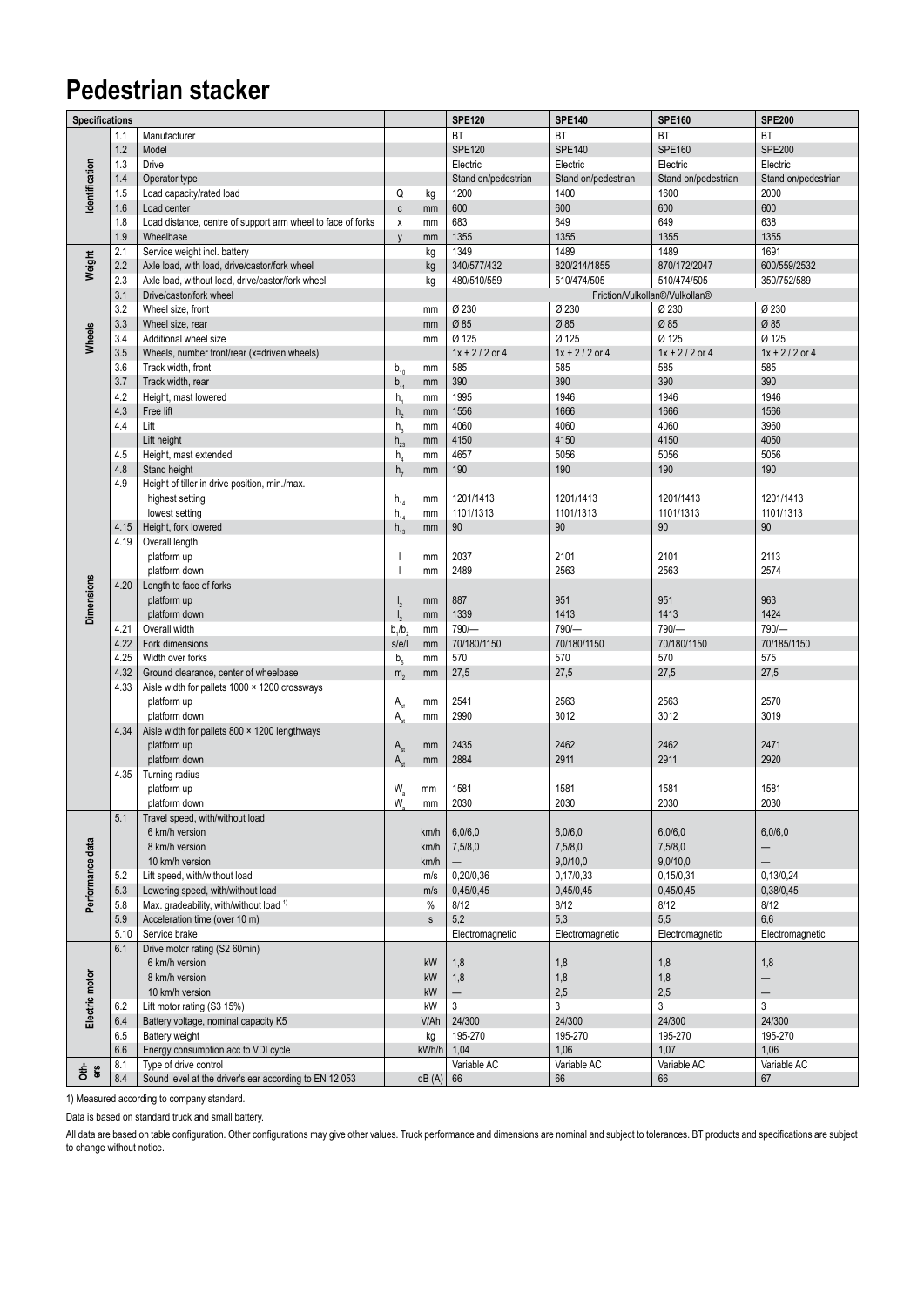## **Battery dependent dimensions**

|                   |                                             |                                    |                |             | <b>SPE120</b>  |             |                 |             |                | <b>SPE140</b> |                 |                      |                | <b>SPE160</b> |                 | <b>SPE200</b> |                |             |                 |
|-------------------|---------------------------------------------|------------------------------------|----------------|-------------|----------------|-------------|-----------------|-------------|----------------|---------------|-----------------|----------------------|----------------|---------------|-----------------|---------------|----------------|-------------|-----------------|
| <b>Dimensions</b> |                                             |                                    |                | Lift out    |                |             | <b>Sidewavs</b> |             | Lift out       |               | <b>Sidewavs</b> |                      | Lift out       |               | <b>Sidewavs</b> |               | Lift out       |             | <b>Sidewavs</b> |
|                   |                                             |                                    | <b>Battery</b> |             |                | s           |                 | S           |                | S             |                 | S                    |                | s             |                 | S             |                | S           |                 |
| 1.9               | Wheelbase                                   | V                                  | mm             | 1355        | 1452           | 1355        | 1452            | 1355        | 1452           | 1355          | 1452            | 1355                 | 1452           | 1355          | 1452            | 1355          | 1452           | 1355        | 1452            |
| 4.19              | Overall length                              |                                    |                |             |                |             |                 |             |                |               |                 |                      |                |               |                 |               |                |             |                 |
|                   | platform up                                 |                                    | mm             | 2037        | 2136           | 2036        | 2136            | 2101        | 2198           | 2101          | 2198            | 2101                 | 2198           | 2101          | 2198            | 2113          | 2210           | 2113        | 2210            |
|                   | platform down                               |                                    | Mm             | 2489        | 2586           | 2489        | 2586            | 2563        | 2660           | 2563          | 2660            | 2563                 | 2660           | 2563          | 2660            | 2574          | 2671           | 2574        | 2671            |
| 4.20              | Length to face of forks                     |                                    | Mm             |             |                |             |                 |             |                |               |                 |                      |                |               |                 |               |                |             |                 |
|                   | platform up                                 | 12                                 | mm             | 887         | 986            | 886         | 986             | 951         | 1048           | 951           | 1048            | 951                  | 1048           | 951           | 1048            | 963           | 1060           | 963         | 1060            |
|                   | platform down                               |                                    | Mm             | 1339        | 1436           | 1339        | 1436            | 1413        | 1510           | 1413          | 1510            | 1413                 | 1510           | 1413          | 1510            | 1424          | 1521           | 1424        | 1521            |
| 4.33              | Aisle width for pallets 1000x1200 crossways |                                    |                |             |                |             |                 |             |                |               |                 |                      |                |               |                 |               |                |             |                 |
|                   | platform up                                 | $A_{\rm st}$                       | mm             | 2541        | 2637           | 2541        | 2637            | 2563        | 2659           | 2563          | 2659            | 2563                 | 2659           | 2563          | 2659            | 2570          | 2666           | 2570        | 3174            |
|                   | platform down                               | $A_{\scriptscriptstyle{\alpha t}}$ | mm             | 2990        | 3086           | 2990        | 3086            | 3012        | 3108           | 3012          | 3108            | 3012                 | 3108           | 3012          | 3108            | 3019          | 3115           | 3019        | 3115            |
| 4.34              | Aisle width for pallets 800x1200 lengthways |                                    |                |             |                |             |                 |             |                |               |                 |                      |                |               |                 |               |                |             |                 |
|                   | platform up                                 | $A_{\rm st}$                       | mm             | 2435        | 2531           | 2435        | 2531            | 2462        | 2558           | 2462          | 2558            | 2462                 | 2558           | 2462          | 2558            | 2471          | 2567           | 2471        | 2567            |
|                   | platform down                               | $A_{\rm st}$                       | mm             | 2884        | 2980           | 2884        | 2980            | 2911        | 3007           | 2911          | 3007            | 2911                 | 3007           | 2911          | 3007            | 2920          | 3016           | 2920        | 3016            |
| 4.35              | Turning radius                              |                                    |                |             |                |             |                 |             |                |               |                 |                      |                |               |                 |               |                |             |                 |
|                   | platform up                                 | W                                  | mm             | 1581        | 1677           | 1581        | 1677            | 1581        | 1677           | 1581          | 1677            | 1581                 | 1677           | 1581          | 1677            | 1581          | 1677           | 1581        | 1677            |
|                   | platform down                               | $W_a$                              | mm             | 2030        | 2126           | 2030        | 2126            | 2030        | 2126           | 2030          | 2126            | 2030                 | 2126           | 2030          | 2126            | 2030          | 2126           | 2030        | 2126            |
| 6.4               | Battery voltage, nominal capacity K.        |                                    | V/Ah           | 24/300      | 24/500         | 24/300      | 24/500          |             | 24/300 24/500  |               |                 | 24/300 24/500 24/300 | 24/500         | 24/300        | 24/500          | 24/300        | 24/500         | 24/300      | 24/500          |
| 6.5               | Battery weight, min.-max.                   |                                    | kg             | 195-<br>270 | $345 -$<br>403 | 195-<br>270 | $345 -$<br>403  | 195-<br>270 | $345 -$<br>403 | 195-<br>270   | $345 -$<br>403  | 195-<br>270          | $345 -$<br>403 | 195-<br>270   | $345 -$<br>403  | 195-<br>270   | $345 -$<br>403 | 195-<br>270 | $345 -$<br>403  |

### **Mast dimensions**

| <b>Mast</b>           |                |                                   |    | <b>Duplex Tele Panoramic View</b> |      |      |      |      | Duplex HiLo |      |      |           |      |           |             |           | <b>Triplex HiLo</b> |      |      |      |           |                |      |  |  |
|-----------------------|----------------|-----------------------------------|----|-----------------------------------|------|------|------|------|-------------|------|------|-----------|------|-----------|-------------|-----------|---------------------|------|------|------|-----------|----------------|------|--|--|
|                       | $h_{23}$       | Lift height $(h_{13}+h_3)$        | mm | 2350                              | 2800 | 3300 | 3700 | 4150 | 1950        | 2350 | 2500 | 2800      | 3300 | 3700      | 4150        | 3300      | 3700                | 3950 | 4150 | 4500 | 4800      | 5400           | 6000 |  |  |
| ສ                     | $\Pi_{\alpha}$ | Lift                              | mm | 2260                              | 2710 | 3210 | 3610 | 4060 | 1860        | 2260 | 2410 | 2710      | 3210 | 3610 4060 |             | 3210      | 3610                | 3860 | 4060 | 4410 | 4710      |                |      |  |  |
| ш                     |                | Height, mast lowered              | mm | 1710                              | 1935 | 2185 | 2385 | 2610 | 1510        | 1710 | 1785 | 1935      | 2185 | 2385      | 2610        | 1712      | 1845                | 1928 | 1995 |      | 2212      |                |      |  |  |
| င္ဟ                   |                | Free lift, ground to top of forks | mm |                                   | 172  | 172  | 172  | 172  | 1082        | 1282 | 1356 | 1506      | 1756 | 1956 2182 |             | 1274      | 1406                | 1490 | 1556 | 1674 |           |                |      |  |  |
|                       |                | Height, mast extended             | mm | 2827                              | 3277 | 3777 | 4177 | 4627 | 2468        | 2868 |      | 3018 3318 | 3818 | 4218      | 46601       | 3808      | 4207                | 4456 | 4657 | 5008 | 5308      |                |      |  |  |
|                       | $h_{23}$       | Lift height $(h, +h)$             | mm | 2350                              | 2800 | 3300 | 3700 | 4150 | 1950        | 2350 | 2500 | 2800      | 3300 | 3700      | 4150        | 3300      | 3700                | 3950 | 4150 | 4500 | 4800      | 5400           | 6000 |  |  |
| ຊ                     |                | Lift                              | mm | 2260                              | 2710 | 3210 | 3610 | 4060 | 1860        | 2260 | 2410 | 2710      | 3210 | 3610      | 4060        | 3210      | 3610                | 3860 | 4060 | 4410 |           |                |      |  |  |
| 짙                     |                | Height, mast lowered              | mm | 1652                              | 1877 | 2127 | 2327 | 2552 | 1536        | 1652 | 1727 | 1877      | 2127 | 2327      | 2552        | 1662      | 1796                | 1879 | 1946 | 2062 | 2162 2362 |                |      |  |  |
| ഗ                     |                | Free lift, ground to top of forks | mm |                                   |      |      |      |      | 1056        | 1354 | 1430 | 1580      | 1830 | 2030      | 2254        | 1382      | 1516                | 1598 | 1666 | 1782 | 1882      | 2082           |      |  |  |
|                       |                | Height, mast extended             | mm | 2892                              | 3342 | 3842 | 4242 | 4692 | 2491        | 2891 | 3041 | 3341      | 3841 | 4241      | 4691        | 3816      | 4218                | 4467 | 4668 | 5016 | 5316      | 5916           |      |  |  |
|                       | $n_{23}$       | Lift height $(h_{12}+h_{2})$      | mm | 2350                              | 2800 | 3300 | 3700 | 4150 | 1950        | 2350 | 2500 | 2800      | 3300 | 3700      | 4150        | 3300      | 3700                | 3950 | 4150 | 4500 | 4800      | 5400           | 6000 |  |  |
| ິຣ                    | п.             | Lift                              | mm | 2260                              | 2710 | 3210 | 3610 | 4060 | 1860        | 2260 | 2410 | 2710      | 3210 | 3610 4060 |             | 3210 3610 |                     | 3860 | 4060 | 4410 | 4710      | 5310           | 5910 |  |  |
| 冚                     |                | Height, mast lowered              | mm | 1737                              | 1962 | 2212 | 2412 | 2637 | 1536        | 1736 | 181  | 1961      | 221  | 241'      | 2636        | 1662      | 796                 | 1879 | 1946 | 2062 | 2162      | 2362           | 2562 |  |  |
| $\boldsymbol{\omega}$ |                | Free lift, ground to top of forks | mm |                                   |      |      |      |      | 1056        | 1256 | 1332 | 1482      | 1732 | 1932      | <b>2156</b> | 1382      | 1516                | 1598 | 1666 | 1782 | 1882      | 2082           | 2284 |  |  |
|                       |                | Height, mast extended             | mm | 2892                              | 3342 | 3842 | 4242 | 4692 | 2491        | 2891 | 3041 | 3341      | 3841 | 4241      | 4691        | 3816      | 4218                | 4467 | 4668 | 5016 |           | 5316 5916 6520 |      |  |  |

| <b>Mast</b>       |             |                                   |    | <b>Duplex Tele Panoramic View</b> |      |      | <b>Duplex HiLo</b> |      | <b>Triplex HiLo</b> |      |      |      |      |      |      |      |      |      |
|-------------------|-------------|-----------------------------------|----|-----------------------------------|------|------|--------------------|------|---------------------|------|------|------|------|------|------|------|------|------|
| 0<br>Ō<br>ш<br>္တ | $n_{23}$    | Lift height $(h_{12}+h_{2})$      | mm | 2150                              | 2600 | 3100 | 3500               | 3950 | 2150                | 2300 | 2600 | 3100 | 3500 | 3950 | 3200 | 3600 | 3850 | 4050 |
|                   | $n_{\rm s}$ | Lift                              | mm | 2060                              | 2510 | 3010 | 3410               | 3860 | 2060                | 2210 | 2510 | 3010 | 3410 | 3860 | 3110 | 3510 | 3760 | 3960 |
|                   | m.          | Height, mast lowered              | mm | 737                               | 1962 | 2212 | 2412               | 2637 | 1737                | 1812 | 1962 | 2212 | 2412 | 2637 | 1662 | 1796 | 1879 | 1946 |
|                   | n.          | Free lift, ground to top of forks | mm |                                   |      |      |                    |      | 1344                | 1420 | 1570 | 1820 | 2020 | 2244 | 1282 | 1416 | 1498 | 1566 |
|                   | n.          | :, mast extended<br>Height.       | mm | 2792                              | 3242 | 3742 | 4142               | 4592 | 2792                | 2942 | 3242 | 3742 | 4142 | 4592 | 3816 | 4218 | 4467 | 4668 |